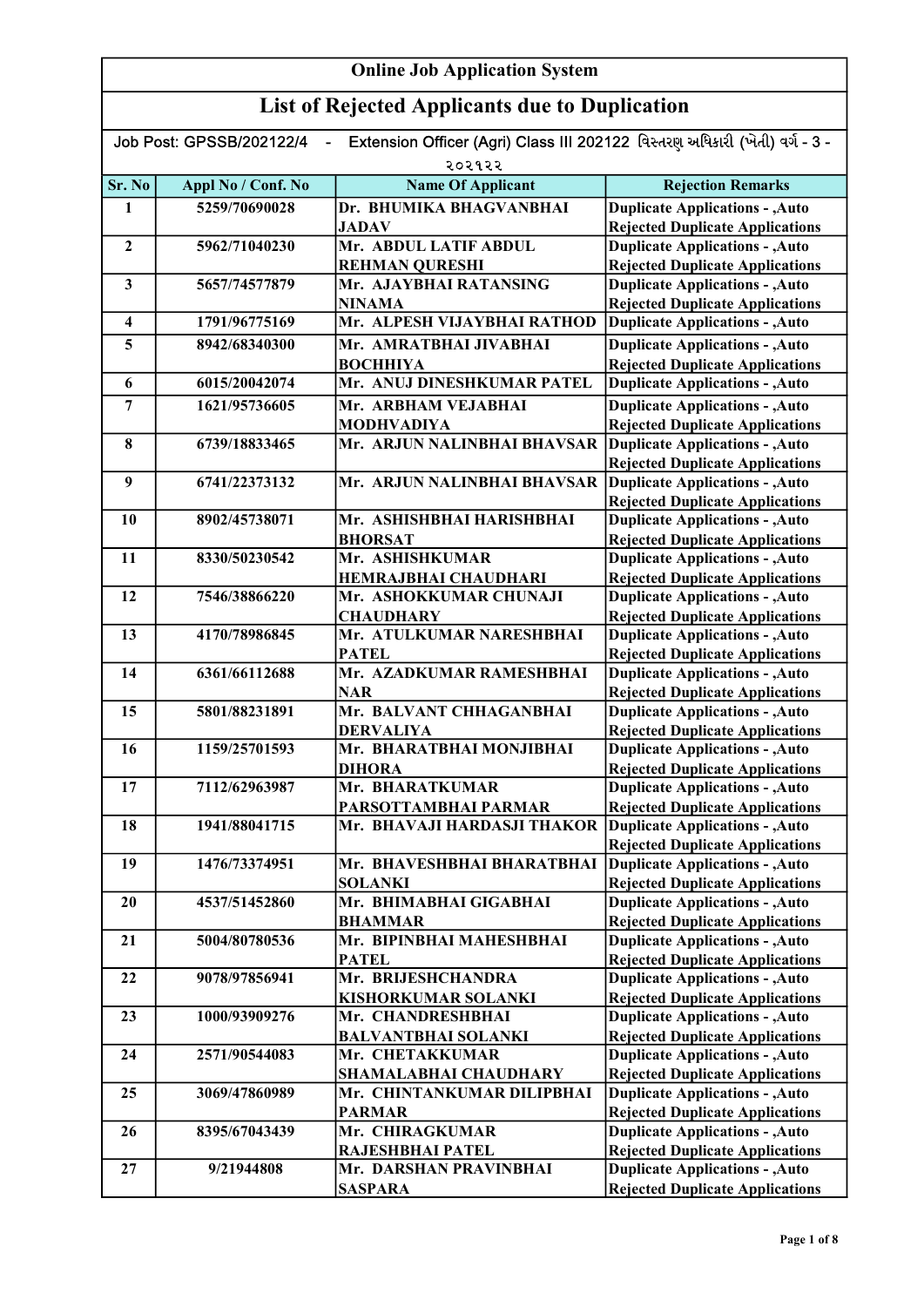#### Online Job Application System List of Rejected Applicants due to Duplication Job Post: GPSSB/202122/4 - Extension Officer (Agri) Class III 202122 વિસ્તરણ અધિકારી (ખેતી) વર્ગ - 3 -૨૦૨૧૨૨ 28 2020/51561150 Mr. DEEP MUKESHBHAI KAKKAD 29 6559/23531168 Mr. DHARMENDRAKUMAR MANHARSINH BARIA 30 1592/82516753 Mr. DINESH VAJASHIBHAI KANDORIYA 31 1918/79830948 Mr. DIPAKBHAI KARASHANBHAI SARVAIYA 32 478/32836051 Mr. DIPAKBHAI KISHANBHAI BARAF 33 485/68239101 Mr. DIPAKBHAI KISHANBHAI BARAF 34 749/21854602 Mr. DIPAKBHAI RUDABHAI RATHOD 35 730/80739394 Mr. GAJENDRABHAI DEVRAMBHAI CHAUDHARI 36 5275/87580202 Mr. GAURANG MANILAL VAGHELA 37 2411/97458618 Mr. GAUTAM ASHVINBHAI VORA 38 4614/21551079 Mr. GHANSHYAMBHAI KALABHAI KANTARIYA 39 3577/68410128 Mr. GOKULESH JIVANBHAI DUDHAT 40 9028/81014146 Mr. HARDEV RAMABHAI MALI 41 6086/84531459 Mr. HARDIK KANUBHAI PITHIYA 42 1841/46962865 Mr. HARESH KUMAR KARSHANBHAI KUMBHAR 43 3953/52803628 Mr. HARESHBHAI KABHAIBHAI VASAVA 44 4665/83210177 Mr. HARSHADKUMAR RAMBHAI **SEVARA** 45 702/10310176 Mr. HARSHALKUMAR RANCHHODBHAI TAVIYAD 46 2009/14896327 Mr. HARSHIT HAKABHAI RANGPARA 47 3287/67762547 Mr. HASMUKHBHAI RAVJIBHAI **CHAUDHARI** 48 9155/97403546 Mr. HITESHKUMAR RAMANBHAI PARMAR 49 4719/37064067 Mr. JAGDISHKUMAR BHIKHABHAI PARMAR 50 2752/61741666 Mr. JAYDIPKUMAR RAMESHBHAI PANSURIYA 51 34/38948616 Mr. JAYDIPSINH KISHORSINH RATHOD 52 2734/67336833 Mr. JAYDIPSINH PRAVINJI **RAJPUT** 53 8159/58571910 Mr. JAYESHKUMAR SANJAYBHAI **CHAVDA** 54 1907/10600590 Mr. JEETUBHAI POPATBHAI BARAIYA 55 5775/18310151 Mr. JIGARKUMAR NATVARBHAI Duplicate Applications - ,Auto Duplicate Applications - ,Auto Rejected Duplicate Applications Duplicate Applications - ,Auto Rejected Duplicate Applications Duplicate Applications - ,Auto Rejected Duplicate Applications Duplicate Applications - ,Auto Rejected Duplicate Applications Duplicate Applications - ,Auto Rejected Duplicate Applications Duplicate Applications - ,Auto Rejected Duplicate Applications Duplicate Applications - ,Auto Rejected Duplicate Applications Duplicate Applications - ,Auto Rejected Duplicate Applications Duplicate Applications - ,Auto Rejected Duplicate Applications Duplicate Applications - ,Auto Rejected Duplicate Applications Duplicate Applications - ,Auto Rejected Duplicate Applications Duplicate Applications - ,Auto Rejected Duplicate Applications Duplicate Applications - ,Auto **Duplicate Applications - ,Auto** Rejected Duplicate Applications Duplicate Applications - ,Auto Rejected Duplicate Applications Duplicate Applications - ,Auto **Duplicate Applications - ,Auto Duplicate Applications - ,Auto** Rejected Duplicate Applications Duplicate Applications - ,Auto Rejected Duplicate Applications Duplicate Applications - ,Auto Rejected Duplicate Applications Duplicate Applications - ,Auto Rejected Duplicate Applications Duplicate Applications - ,Auto Rejected Duplicate Applications Duplicate Applications - ,Auto Rejected Duplicate Applications Duplicate Applications - ,Auto Rejected Duplicate Applications Duplicate Applications - ,Auto **Duplicate Applications - ,Auto** Rejected Duplicate Applications Duplicate Applications - ,Auto Rejected Duplicate Applications

**GOHIL** 

Rejected Duplicate Applications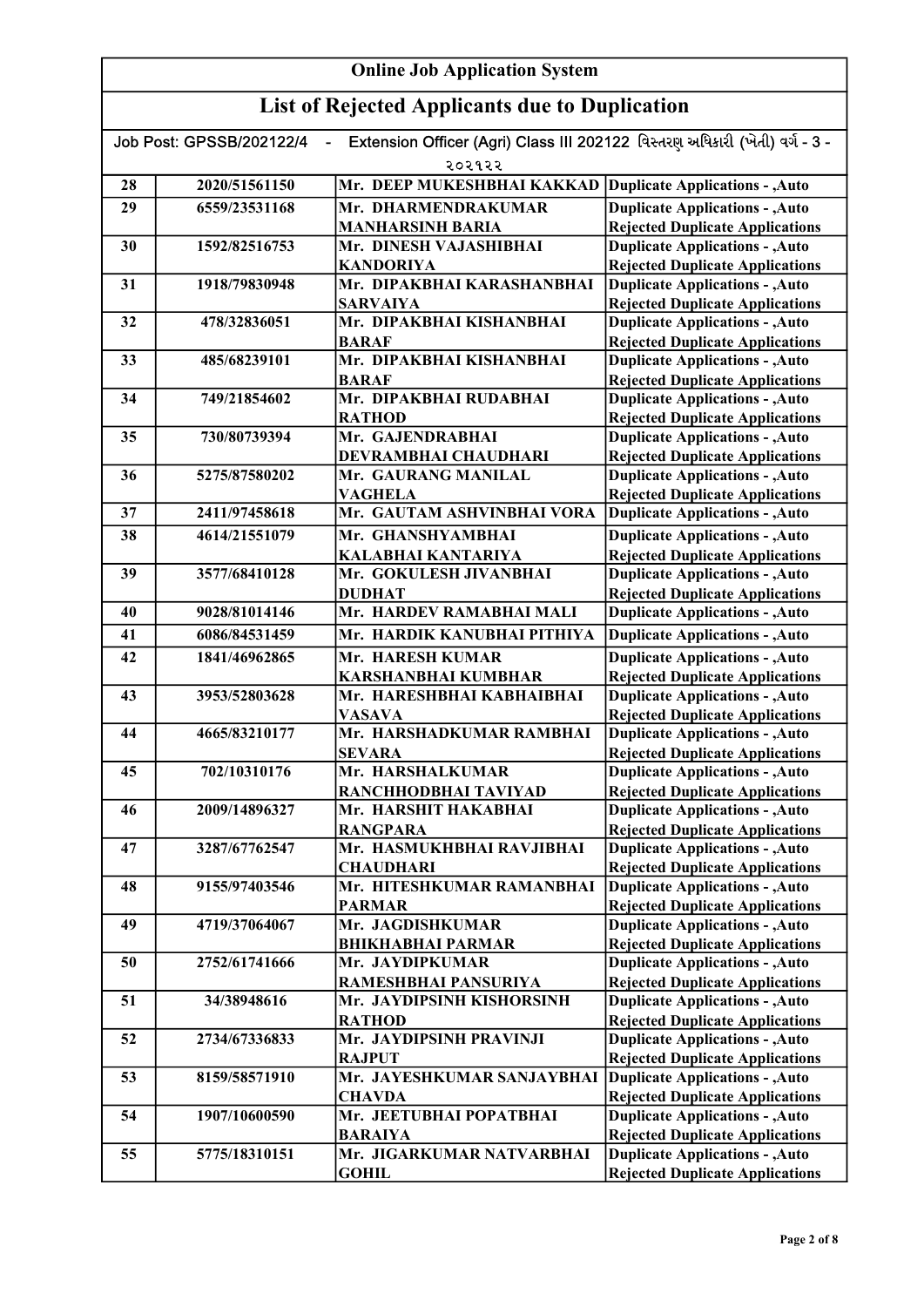| Extension Officer (Agri) Class III 202122 વિસ્તરણ અધિકારી (ખેતી) વર્ગ - 3 -<br>Job Post: GPSSB/202122/4<br>$\overline{\phantom{0}}$ |               |                                                |                                                                                  |
|-------------------------------------------------------------------------------------------------------------------------------------|---------------|------------------------------------------------|----------------------------------------------------------------------------------|
|                                                                                                                                     |               | २०२१२२                                         |                                                                                  |
| 56                                                                                                                                  | 9351/51078074 | Mr. JIGNESH BHAI VINU BHAI                     | <b>Duplicate Applications - , Auto</b>                                           |
|                                                                                                                                     |               | <b>JADAV</b>                                   | <b>Rejected Duplicate Applications</b>                                           |
| 57                                                                                                                                  | 1191/87605043 | Mr. JIGNESHKUMAR DHIRAJLAL                     | <b>Duplicate Applications - , Auto</b>                                           |
|                                                                                                                                     |               | <b>MARU</b>                                    | <b>Rejected Duplicate Applications</b>                                           |
| 58                                                                                                                                  | 1423/38323005 | Mr. JIGNESHKUMAR KANTILAL                      | <b>Duplicate Applications - , Auto</b>                                           |
|                                                                                                                                     |               | <b>PARMAR</b>                                  | <b>Rejected Duplicate Applications</b>                                           |
| 59                                                                                                                                  | 9050/53366635 | Mr. KALPESHBHAI NARASIHNJI                     | <b>Duplicate Applications - , Auto</b>                                           |
|                                                                                                                                     |               | <b>MALI</b>                                    | <b>Rejected Duplicate Applications</b>                                           |
| 60                                                                                                                                  | 5026/65464803 | Mr. KAMALESHBHAI VASTABHAI                     | <b>Duplicate Applications - , Auto</b>                                           |
|                                                                                                                                     |               | <b>CHAUDHARY</b><br>Mr. KAMLESH DANA           | <b>Rejected Duplicate Applications</b>                                           |
| 61                                                                                                                                  | 5820/72367852 |                                                | <b>Duplicate Applications - , Auto</b>                                           |
| 62                                                                                                                                  | 9556/57049237 | <b>MAHAVADIYA</b><br>Mr. KAMLESHBHAI ARJANBHAI | <b>Rejected Duplicate Applications</b><br><b>Duplicate Applications - , Auto</b> |
|                                                                                                                                     |               | <b>CHAUDHARY</b>                               | <b>Rejected Duplicate Applications</b>                                           |
| 63                                                                                                                                  | 6874/40797084 | Mr. KAMLESHBHAI                                | <b>Duplicate Applications - , Auto</b>                                           |
|                                                                                                                                     |               | NATAVARBHAI KOCHARA                            | <b>Rejected Duplicate Applications</b>                                           |
| 64                                                                                                                                  | 2637/11834134 | Mr. KAPILKUMAR                                 | <b>Duplicate Applications - , Auto</b>                                           |
|                                                                                                                                     |               | <b>KARSHANBHAI JORA</b>                        | <b>Rejected Duplicate Applications</b>                                           |
| 65                                                                                                                                  | 14/49980851   | Mr. KAVAN MANSUKHBHAI                          | <b>Duplicate Applications - , Auto</b>                                           |
|                                                                                                                                     |               | <b>CHAVADA</b>                                 | <b>Rejected Duplicate Applications</b>                                           |
| 66                                                                                                                                  | 3631/99788817 | Mr. KETANKUMAR BHIKHABHAI                      | <b>Duplicate Applications - , Auto</b>                                           |
|                                                                                                                                     |               | <b>MAKWANA</b>                                 | <b>Rejected Duplicate Applications</b>                                           |
| 67                                                                                                                                  | 2392/75412991 | Mr. KISHMATBHAI                                | <b>Duplicate Applications - , Auto</b>                                           |
|                                                                                                                                     |               | <b>MANSHUKHBHAI PADLIYA</b>                    | <b>Rejected Duplicate Applications</b>                                           |
| 68                                                                                                                                  | 3641/49462581 | Mr. LALABHAI SAHDEVBHAI                        | <b>Duplicate Applications - , Auto</b>                                           |
|                                                                                                                                     |               | <b>CHAUDHARY</b>                               | <b>Rejected Duplicate Applications</b>                                           |
| 69                                                                                                                                  | 2540/33551655 | Mr. LALJI BHAVANBHAI                           | <b>Duplicate Applications - , Auto</b>                                           |
|                                                                                                                                     |               | <b>MAKVANA</b>                                 | <b>Rejected Duplicate Applications</b>                                           |
| 70                                                                                                                                  | 7396/43902322 | Mr. MADHUBHAI GHOHABHAI                        | <b>Duplicate Applications - , Auto</b>                                           |
|                                                                                                                                     |               | <b>BHADARAKA</b>                               | <b>Rejected Duplicate Applications</b>                                           |
| 71                                                                                                                                  | 8731/28233649 | Mr. MAHENDRA RAMBHAI                           | <b>Duplicate Applications - , Auto</b>                                           |
|                                                                                                                                     |               | <b>NAGHERA</b>                                 | <b>Rejected Duplicate Applications</b>                                           |
| 72                                                                                                                                  | 174/74009435  | Mr. MAHESHKUMAR                                | <b>Duplicate Applications - , Auto</b>                                           |
|                                                                                                                                     |               | <b>BHAILALBHAI JADAV</b>                       | <b>Rejected Duplicate Applications</b>                                           |
| 73                                                                                                                                  | 9060/21995381 | Mr. MANOJKUMAR NARVATSINH                      | <b>Duplicate Applications - , Auto</b>                                           |
|                                                                                                                                     |               | <b>BARIA</b>                                   | <b>Rejected Duplicate Applications</b>                                           |
| 74                                                                                                                                  | 863/47485447  | Mr. MAYANKKUMAR                                | <b>Duplicate Applications - , Auto</b>                                           |
| 75                                                                                                                                  | 7407/73552767 | <b>CHELJIBHAI CHAUDHARI</b><br>Mr. MAYURKUMAR  | <b>Rejected Duplicate Applications</b>                                           |
|                                                                                                                                     |               | RAMESHBHAI DORIYA                              | <b>Duplicate Applications - , Auto</b>                                           |
| 76                                                                                                                                  | 4017/55600470 | Mr. MEET DEVENDRABHAI                          | <b>Rejected Duplicate Applications</b><br><b>Duplicate Applications - , Auto</b> |
|                                                                                                                                     |               | <b>CHAUHAN</b>                                 | <b>Rejected Duplicate Applications</b>                                           |
| 77                                                                                                                                  | 192/14548360  | Mr. MILANBHAI ARVINDBHAI                       | <b>Duplicate Applications - , Auto</b>                                           |
|                                                                                                                                     |               | <b>VAGHASIYA</b>                               | <b>Rejected Duplicate Applications</b>                                           |
| 78                                                                                                                                  | 3091/87211961 | Mr. MILANKUMAR                                 | <b>Duplicate Applications - , Auto</b>                                           |
|                                                                                                                                     |               | <b>ABHERAJBHAI CHAUDHARY</b>                   | <b>Rejected Duplicate Applications</b>                                           |
| 79                                                                                                                                  | 770/92324500  | Mr. MIT HITESHBHAI PATEL                       | <b>Duplicate Applications - , Auto</b>                                           |
| 80                                                                                                                                  | 8135/99951680 | Mr. MITESHKUMAR HARIBHAI                       | <b>Duplicate Applications - , Auto</b>                                           |
|                                                                                                                                     |               | <b>CHAUDHARI</b>                               | <b>Rejected Duplicate Applications</b>                                           |
| 81                                                                                                                                  | 4503/34202203 | Mr. MITULBHAI SANMUKHLAL                       | <b>Duplicate Applications - , Auto</b>                                           |
|                                                                                                                                     |               | <b>CHAUDHARI</b>                               | <b>Rejected Duplicate Applications</b>                                           |
| 82                                                                                                                                  | 943/66883516  | Mr. MOHIT PARSOTAMBHAI                         | <b>Duplicate Applications - , Auto</b>                                           |
|                                                                                                                                     |               | <b>RAMOLIYA</b>                                | <b>Rejected Duplicate Applications</b>                                           |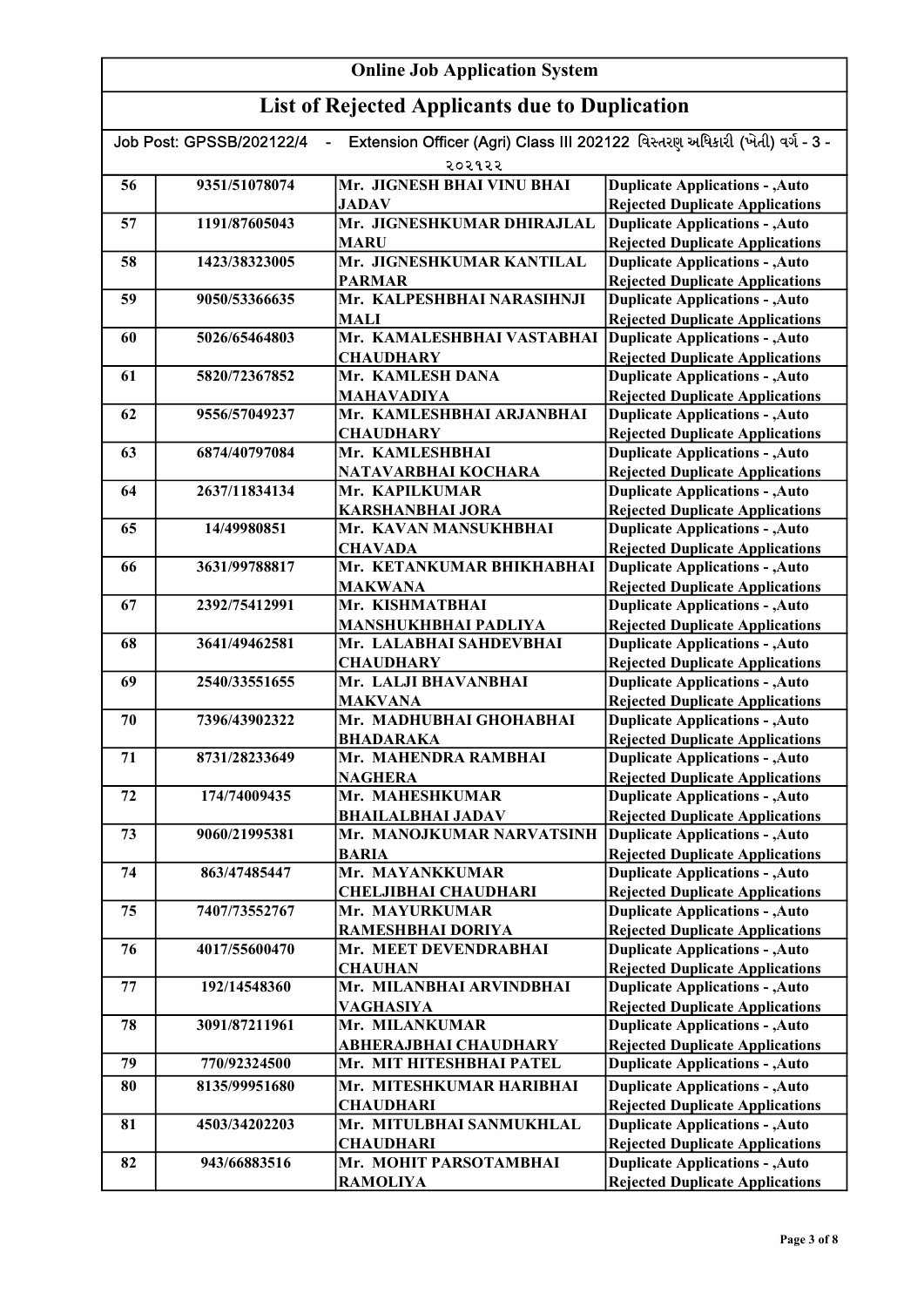| Extension Officer (Agri) Class III 202122 વિસ્તરણ અધિકારી (ખેતી) વર્ગ - 3 -<br>Job Post: GPSSB/202122/4<br>$\blacksquare$ |               |                                                             |                                                                                  |
|---------------------------------------------------------------------------------------------------------------------------|---------------|-------------------------------------------------------------|----------------------------------------------------------------------------------|
|                                                                                                                           |               | २०२१२२                                                      |                                                                                  |
| 83                                                                                                                        | 7880/82952754 | Mr. MRUGESHKUMAR                                            | <b>Duplicate Applications - , Auto</b>                                           |
|                                                                                                                           |               | <b>CHANDRAKANTBHAI SANGADA</b>                              | <b>Rejected Duplicate Applications</b>                                           |
| 84                                                                                                                        | 7023/70663191 | Mr. MUKESHBHAI BHAIJIBHAI                                   | <b>Duplicate Applications - , Auto</b>                                           |
|                                                                                                                           |               | <b>GOHEL</b>                                                | <b>Rejected Duplicate Applications</b>                                           |
| 85                                                                                                                        | 1678/49718839 | Mr. MUKESHKUMAR                                             | <b>Duplicate Applications - , Auto</b>                                           |
|                                                                                                                           |               | PRABHUBHAI BAVARIYA                                         | <b>Rejected Duplicate Applications</b>                                           |
| 86                                                                                                                        | 2309/16007790 | Mr. NANDKUMAR BHARATBHAI                                    | <b>Duplicate Applications - , Auto</b>                                           |
|                                                                                                                           |               | <b>PAWAR</b>                                                | <b>Rejected Duplicate Applications</b>                                           |
| 87                                                                                                                        | 3355/47402238 | Mr. NAVINBHAI RAMESHBHAI                                    | <b>Duplicate Applications - , Auto</b>                                           |
|                                                                                                                           |               | <b>KHANT</b>                                                | <b>Rejected Duplicate Applications</b>                                           |
| 88                                                                                                                        | 5539/15505676 | Mr. NIHAR ASHOKBHAI PATEL                                   | <b>Duplicate Applications - , Auto</b>                                           |
| 89                                                                                                                        | 9438/48331907 | Mr. NIHARKUMAR MAKABHAI                                     | <b>Duplicate Applications - , Auto</b>                                           |
|                                                                                                                           |               | <b>MAKWANA</b>                                              | <b>Rejected Duplicate Applications</b>                                           |
| 90                                                                                                                        | 7265/15939008 | Mr. NIKUNJBHAI ARJANBHAI                                    | <b>Duplicate Applications - , Auto</b>                                           |
|                                                                                                                           |               | <b>DARJI</b>                                                | <b>Rejected Duplicate Applications</b>                                           |
| 91                                                                                                                        | 5996/82271083 | Mr. NILESHKUMAR MAGANBHAI                                   | <b>Duplicate Applications - , Auto</b>                                           |
|                                                                                                                           |               | <b>CHAUDHARY</b>                                            | <b>Rejected Duplicate Applications</b>                                           |
| 92                                                                                                                        | 5394/56104539 | Mr. NIRAVKUMAR RAMESHBHAI                                   | <b>Duplicate Applications - , Auto</b>                                           |
|                                                                                                                           |               | <b>JOSHI</b>                                                | <b>Rejected Duplicate Applications</b>                                           |
| 93                                                                                                                        | 451/55901097  | Mr. NISARG GUNVANTBHAI                                      | <b>Duplicate Applications - , Auto</b>                                           |
|                                                                                                                           |               | <b>PRAJAPATI</b>                                            | <b>Rejected Duplicate Applications</b>                                           |
| 94                                                                                                                        | 8550/80892037 | Mr. NISHANTKUMAR                                            | <b>Duplicate Applications - , Auto</b>                                           |
|                                                                                                                           |               | NARENDRABHAI CHAUDHARI                                      | <b>Rejected Duplicate Applications</b>                                           |
| 95                                                                                                                        | 3934/89765512 | Mr. NYALSINH TEJMALJI                                       | <b>Duplicate Applications - , Auto</b>                                           |
| 96                                                                                                                        | 9424/49336759 | <b>CHAUHAN</b><br>Mr. PANKAJKUMAR GANDABHAI                 | <b>Rejected Duplicate Applications</b><br><b>Duplicate Applications - , Auto</b> |
|                                                                                                                           |               | <b>PRAJAPATI</b>                                            |                                                                                  |
| 97                                                                                                                        | 9441/91272107 | Mr. PANKAJKUMAR GANDABHAI                                   | <b>Rejected Duplicate Applications</b><br><b>Duplicate Applications - , Auto</b> |
|                                                                                                                           |               | <b>PRAJAPATI</b>                                            | <b>Rejected Duplicate Applications</b>                                           |
| 98                                                                                                                        | 4700/21631020 | Mr. PARSOTAM ARJAN                                          | <b>Duplicate Applications - , Auto</b>                                           |
|                                                                                                                           |               | <b>MAVADIYA</b>                                             | <b>Rejected Duplicate Applications</b>                                           |
| 99                                                                                                                        | 3866/67705198 | Mr. PARTH DILIPSINH HERMA                                   | <b>Duplicate Applications - , Auto</b>                                           |
| 100                                                                                                                       | 8331/39197082 | Mr. PRADEEPKUMAR                                            |                                                                                  |
|                                                                                                                           |               |                                                             | <b>Duplicate Applications - , Auto</b>                                           |
| 101                                                                                                                       | 6625/48182655 | <b>BHAGABHAI CHAUDHARY</b><br>Mr. PRAFULKUMAR AMRATBHAI     | <b>Rejected Duplicate Applications</b><br><b>Duplicate Applications - , Auto</b> |
|                                                                                                                           |               | <b>PRAJAPATI</b>                                            | <b>Rejected Duplicate Applications</b>                                           |
| 102                                                                                                                       | 3653/51617865 | Mr. PRATIK MAHESHBHAI BHATT Duplicate Applications - , Auto |                                                                                  |
|                                                                                                                           |               |                                                             | <b>Rejected Duplicate Applications</b>                                           |
| 103                                                                                                                       | 2204/46917140 | Mr. PRAVIN LALJIBHAI JADAV                                  | <b>Duplicate Applications - , Auto</b>                                           |
|                                                                                                                           |               |                                                             |                                                                                  |
| 104                                                                                                                       | 1244/76738322 | Mr. PRIYAKANT                                               | <b>Duplicate Applications - , Auto</b>                                           |
| 105                                                                                                                       | 9315/79326169 | HARISHCHANDRA PAWAR<br>Mr. PUNITKUMAR HIRABHAI              | <b>Rejected Duplicate Applications</b><br><b>Duplicate Applications - , Auto</b> |
|                                                                                                                           |               | <b>VANKAR</b>                                               | <b>Rejected Duplicate Applications</b>                                           |
| 106                                                                                                                       | 3816/63923993 | Mr. RAJ MANUBHAI PATEL                                      | <b>Duplicate Applications - , Auto</b>                                           |
|                                                                                                                           |               |                                                             |                                                                                  |
| 107                                                                                                                       | 1242/89092815 | Mr. RAJANIKANT PRAVINBHAI                                   | <b>Duplicate Applications - , Auto</b>                                           |
|                                                                                                                           |               | <b>PATEL</b>                                                | <b>Rejected Duplicate Applications</b>                                           |
| 108                                                                                                                       | 777/98557501  | Mr. RAJESH BHAGVANBHAI                                      | <b>Duplicate Applications - , Auto</b>                                           |
| 109                                                                                                                       | 2345/45304244 | <b>MORI</b><br>Mr. RAJESHBHAI BHARATBHAI                    | <b>Rejected Duplicate Applications</b><br><b>Duplicate Applications - , Auto</b> |
|                                                                                                                           |               | <b>PADVI</b>                                                | <b>Rejected Duplicate Applications</b>                                           |
| 110                                                                                                                       | 6066/15924515 | Mr. RAJESHBHAI GANPATSINH                                   | <b>Duplicate Applications - , Auto</b>                                           |
|                                                                                                                           |               | <b>BARIA</b>                                                | <b>Rejected Duplicate Applications</b>                                           |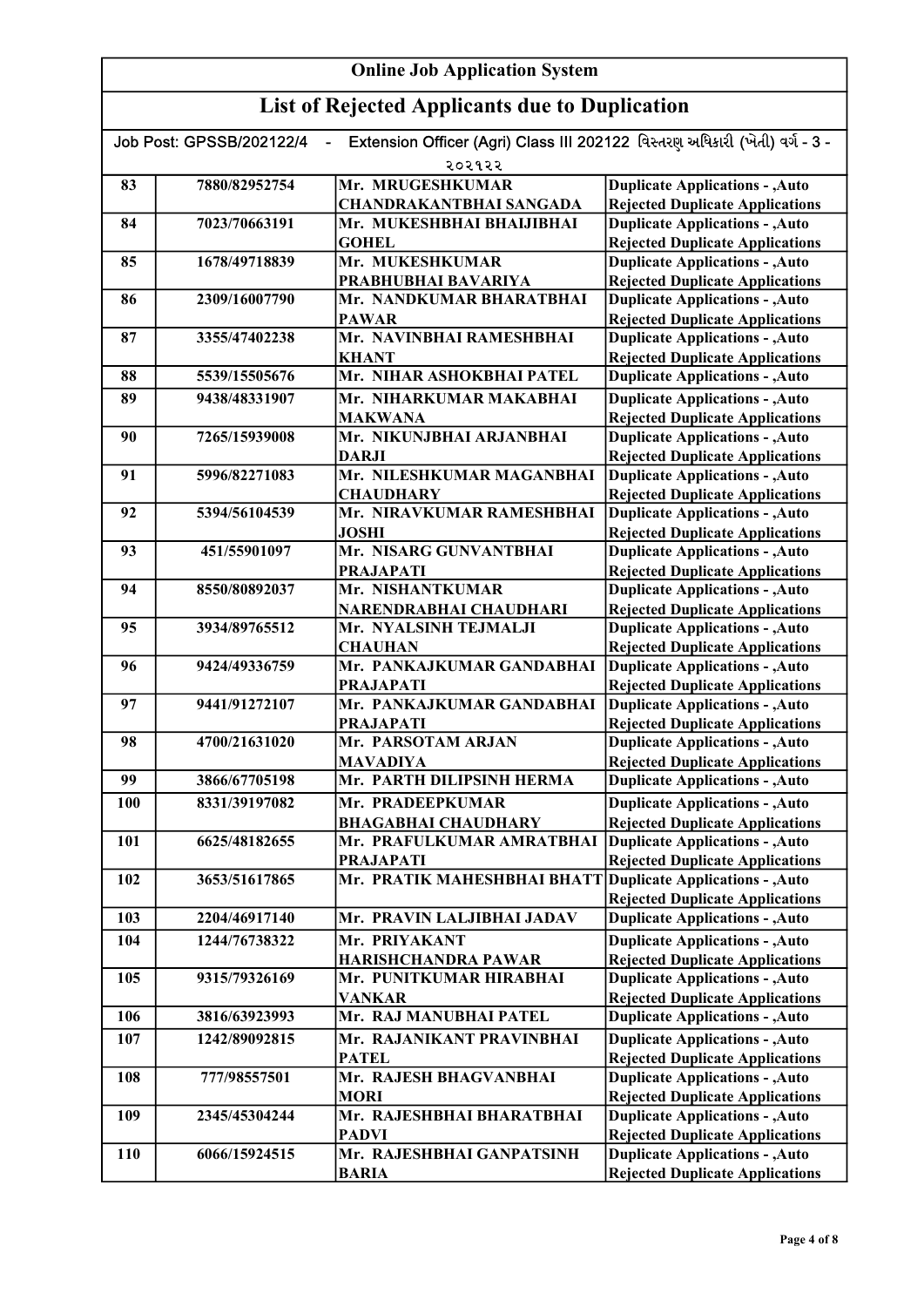| Extension Officer (Agri) Class III 202122 વિસ્તરણ અધિકારી (ખેતી) વર્ગ - 3 -<br>Job Post: GPSSB/202122/4 |               |                                                |                                                                                  |
|---------------------------------------------------------------------------------------------------------|---------------|------------------------------------------------|----------------------------------------------------------------------------------|
|                                                                                                         |               | २०२१२२                                         |                                                                                  |
| 111                                                                                                     | 4300/98470423 | Mr. RAJUBHAI GAMBHIRBHAI                       | <b>Duplicate Applications - , Auto</b>                                           |
|                                                                                                         |               | <b>CHAVDA</b>                                  | <b>Rejected Duplicate Applications</b>                                           |
| 112                                                                                                     | 3115/52981951 | Mr. RAKESHKUMAR                                | <b>Duplicate Applications - , Auto</b>                                           |
| 113                                                                                                     |               | <b>SHANKARBHAI DABHI</b>                       | <b>Rejected Duplicate Applications</b>                                           |
|                                                                                                         | 8054/83438267 | Mr. RAKESHKUMAR                                | <b>Duplicate Applications - , Auto</b>                                           |
|                                                                                                         |               | <b>SHANKARBHAI DABHI</b>                       | <b>Rejected Duplicate Applications</b>                                           |
| 114                                                                                                     | 7663/95333081 | Mr. RAVIKUMAR LAVJIBHAI                        | <b>Duplicate Applications - , Auto</b>                                           |
|                                                                                                         |               | <b>CHAUDHARI</b>                               | <b>Rejected Duplicate Applications</b>                                           |
| 115                                                                                                     | 1555/27353838 | Mr. RAYMALBHAI DHARSHIBHAI<br><b>PATEL</b>     | <b>Duplicate Applications - , Auto</b><br><b>Rejected Duplicate Applications</b> |
| 116                                                                                                     | 1309/74515465 | Mr. RAYMALBHAI LALJIBHAI                       | <b>Duplicate Applications - , Auto</b>                                           |
|                                                                                                         |               | <b>DESAI</b>                                   | <b>Rejected Duplicate Applications</b>                                           |
| 117                                                                                                     | 9284/86116387 | Mr. ROHANKUMAR ARVINDBHAI                      | <b>Duplicate Applications - , Auto</b>                                           |
|                                                                                                         |               | <b>PATEL</b>                                   | <b>Rejected Duplicate Applications</b>                                           |
| 118                                                                                                     | 2957/14781170 | Mr. RONAK CHANDRAKANT                          | <b>Duplicate Applications - , Auto</b>                                           |
|                                                                                                         |               | <b>PATEL</b>                                   | <b>Rejected Duplicate Applications</b>                                           |
| 119                                                                                                     | 8597/15412520 | Mr. SAILESHKUMAR                               | <b>Duplicate Applications - , Auto</b>                                           |
|                                                                                                         |               | <b>VECHATBHAI CHENVA</b>                       | <b>Rejected Duplicate Applications</b>                                           |
| 120                                                                                                     | 7273/73031253 | Mr. SANJAY BIJALBHAI RATHOD                    | <b>Duplicate Applications - , Auto</b>                                           |
| 121                                                                                                     | 3951/65548817 | Mr. SANJAYKUMAR RAVJIBHAI                      | <b>Duplicate Applications - , Auto</b>                                           |
|                                                                                                         |               | <b>PARGI</b>                                   | <b>Rejected Duplicate Applications</b>                                           |
| 122                                                                                                     | 3647/49113759 | Mr. SAVAN VALLABHBHAI GOTI                     | <b>Duplicate Applications - , Auto</b>                                           |
| 123                                                                                                     | 1213/21781992 | Mr. SAVANKUMAR RAMESHBHAI                      | <b>Duplicate Applications - , Auto</b>                                           |
|                                                                                                         |               |                                                |                                                                                  |
| 124                                                                                                     | 8939/41513581 | <b>CHAUDHARI</b><br>Mr. SHAKTISINH MAHIPATSINH | <b>Rejected Duplicate Applications</b><br><b>Duplicate Applications - , Auto</b> |
|                                                                                                         |               | <b>CHAVDA</b>                                  | <b>Rejected Duplicate Applications</b>                                           |
| 125                                                                                                     | 884/29507621  | Mr. SHANTILAL HARJIBHAI                        | <b>Duplicate Applications - , Auto</b>                                           |
|                                                                                                         |               | <b>DAMOR</b>                                   | <b>Rejected Duplicate Applications</b>                                           |
| 126                                                                                                     | 2924/43966859 | Mr. SMIT ALPESHBHAI PATEL                      | <b>Duplicate Applications - , Auto</b>                                           |
| 127                                                                                                     |               | Mr. SMIT ALPESHBHAI PATEL                      |                                                                                  |
|                                                                                                         | 3572/30935644 |                                                | <b>Duplicate Applications - , Auto</b>                                           |
| 128                                                                                                     | 2412/77350547 | Mr. SNEHALKUMAR KANJIBHAI                      | <b>Duplicate Applications - , Auto</b>                                           |
|                                                                                                         |               | <b>PARMAR</b>                                  | <b>Rejected Duplicate Applications</b>                                           |
| 129                                                                                                     | 1751/93459997 | Mr. SOHAM DASHRATHBHAI                         | <b>Duplicate Applications - , Auto</b>                                           |
|                                                                                                         |               | <b>PATEL</b>                                   | <b>Rejected Duplicate Applications</b>                                           |
| 130                                                                                                     | 6771/66051292 | Mr. SUNITKUMAR PRAKASHBHAI                     | <b>Duplicate Applications - , Auto</b>                                           |
|                                                                                                         |               | <b>PATEL</b><br>Mr. SURESH KUMAR MOHANJI       | <b>Rejected Duplicate Applications</b>                                           |
| 131                                                                                                     | 1739/72558016 |                                                | <b>Duplicate Applications - , Auto</b>                                           |
|                                                                                                         |               | <b>PRAJAPATI</b><br>Mr. SURESHBHAI RAMESHBHAI  | <b>Rejected Duplicate Applications</b><br><b>Duplicate Applications - , Auto</b> |
| 132                                                                                                     | 9716/45740194 |                                                |                                                                                  |
| 133                                                                                                     | 6640/43220039 | <b>CHAMADIYA</b><br>Mr. SWETANG BIPINCHANDRA   | <b>Rejected Duplicate Applications</b><br><b>Duplicate Applications - , Auto</b> |
|                                                                                                         |               | <b>PATEL</b>                                   | <b>Rejected Duplicate Applications</b>                                           |
| 134                                                                                                     | 9092/58297615 | Mr. TEJASKUMAR BHARATSINH                      | <b>Duplicate Applications - , Auto</b>                                           |
|                                                                                                         |               | <b>PARMAR</b>                                  | <b>Rejected Duplicate Applications</b>                                           |
| 135                                                                                                     | 8776/12814441 | Mr. TENSINH VINUBHAI                           | <b>Duplicate Applications - , Auto</b>                                           |
|                                                                                                         |               | <b>CHAUHAN</b>                                 | <b>Rejected Duplicate Applications</b>                                           |
| 136                                                                                                     | 268/18608649  | Mr. UMESHKUMAR VELJIBHAI                       | <b>Duplicate Applications - , Auto</b>                                           |
|                                                                                                         |               | <b>ITALIYA</b>                                 | <b>Rejected Duplicate Applications</b>                                           |
| 137                                                                                                     | 1561/67647243 | Mr. UTSAV ALPESHKUMAR                          | <b>Duplicate Applications - , Auto</b>                                           |
|                                                                                                         |               | <b>PATEL</b>                                   | <b>Rejected Duplicate Applications</b>                                           |
| 138                                                                                                     | 1566/34506785 | Mr. UTSAV ALPESHKUMAR                          | <b>Duplicate Applications - , Auto</b>                                           |
|                                                                                                         |               | <b>PATEL</b>                                   | <b>Rejected Duplicate Applications</b>                                           |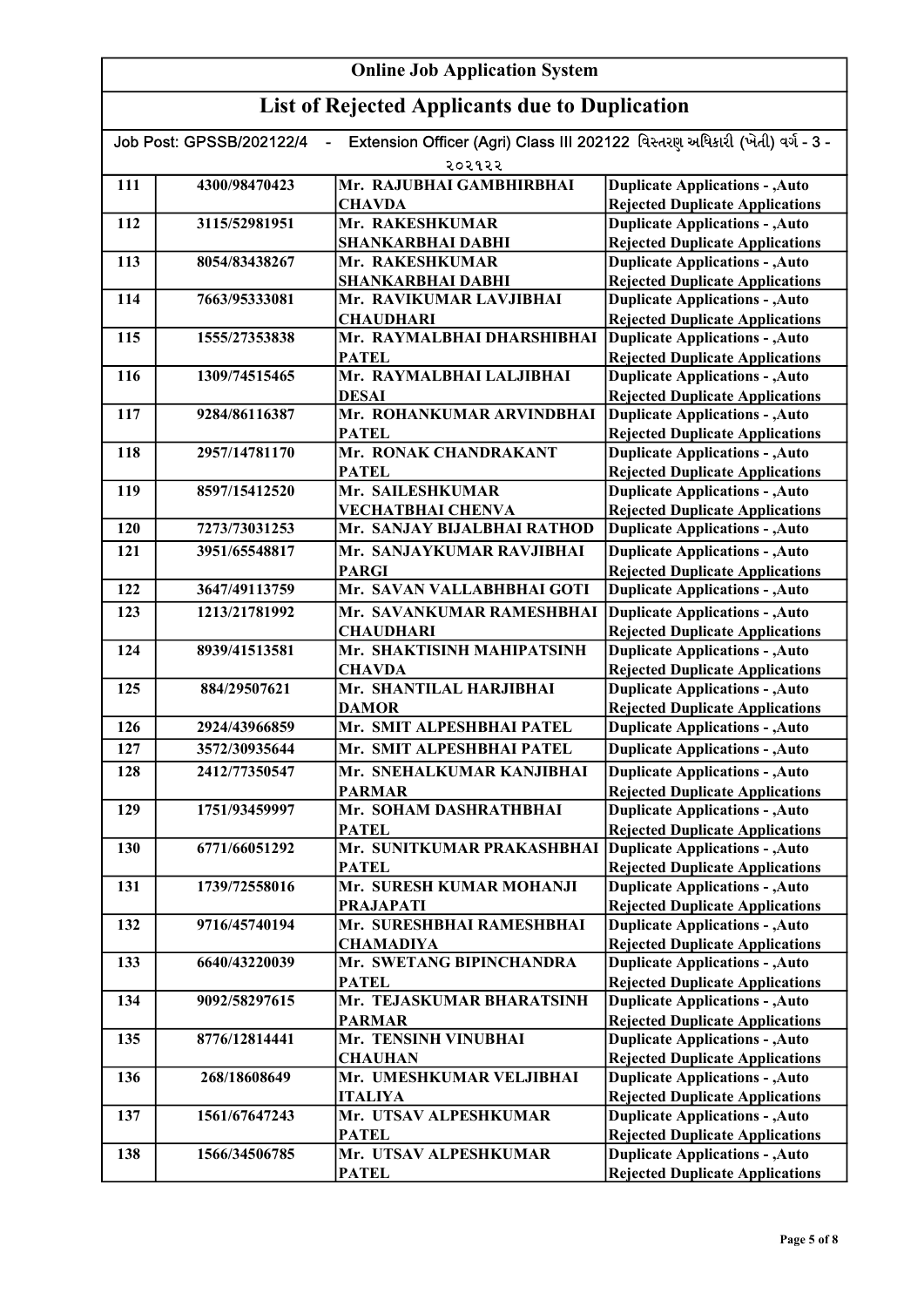# List of Rejected Applicants due to Duplication

| Extension Officer (Agri) Class III 202122 વિસ્તરણ અધિકારી (ખેતી) વર્ગ - 3 -<br>Job Post: GPSSB/202122/4<br>$\blacksquare$ |               |                                        |                                                                                  |
|---------------------------------------------------------------------------------------------------------------------------|---------------|----------------------------------------|----------------------------------------------------------------------------------|
|                                                                                                                           |               | २०२१२२                                 |                                                                                  |
| 139                                                                                                                       | 6477/13698280 | Mr. VAMANKUMAR MANUBHAI                | <b>Duplicate Applications - , Auto</b>                                           |
|                                                                                                                           |               | <b>CHAUDHARI</b>                       | <b>Rejected Duplicate Applications</b>                                           |
| 140                                                                                                                       | 1641/46113675 | Mr. VIKRAM KALUBHAI                    | <b>Duplicate Applications - , Auto</b>                                           |
|                                                                                                                           |               | <b>SENDHAV</b>                         | <b>Rejected Duplicate Applications</b>                                           |
| 141                                                                                                                       | 824/55891250  | Mr. VIKRAMSINH TEJAJI RANA             | <b>Duplicate Applications - , Auto</b>                                           |
| 142                                                                                                                       | 3826/40696942 | Mr. VIPULKUMAR BHALSINH                | <b>Duplicate Applications - , Auto</b>                                           |
|                                                                                                                           |               | <b>GARASIYA</b>                        | <b>Rejected Duplicate Applications</b>                                           |
| 143                                                                                                                       | 4647/83406701 | Mr. VIRALKUMAR                         | <b>Duplicate Applications - , Auto</b>                                           |
|                                                                                                                           |               | <b>GHANSHYAMBHAI SOLANKI</b>           | <b>Rejected Duplicate Applications</b>                                           |
| 144                                                                                                                       | 4541/78259908 | Mr. VIRALKUMAR ISHWARBHAI              | <b>Duplicate Applications - , Auto</b>                                           |
|                                                                                                                           |               | <b>VASAVA</b>                          | <b>Rejected Duplicate Applications</b>                                           |
| 145                                                                                                                       | 3559/79885609 | Mr. VISHAL RAMESHBHAI OD               | <b>Duplicate Applications - , Auto</b>                                           |
| 146                                                                                                                       | 3078/84579289 | Mr. VISHALKUMAR MANOJBHAI              | <b>Duplicate Applications - , Auto</b>                                           |
|                                                                                                                           |               | <b>MORI</b>                            | <b>Rejected Duplicate Applications</b>                                           |
| 147                                                                                                                       | 4733/83356999 | Mr. VISHALKUMAR                        | <b>Duplicate Applications - , Auto</b>                                           |
|                                                                                                                           |               | <b>MANSUNGBHAI CHAUDHARI</b>           | <b>Rejected Duplicate Applications</b>                                           |
| 148                                                                                                                       | 4060/73855597 | Mr. VISHALKUMAR RAMJIBHAI              | <b>Duplicate Applications - , Auto</b>                                           |
|                                                                                                                           |               | <b>CHAUDHARY</b>                       | <b>Rejected Duplicate Applications</b>                                           |
| 149                                                                                                                       | 4133/50369642 | Mr. VISHVAJIT MANSINH<br><b>PARMAR</b> | <b>Duplicate Applications - , Auto</b>                                           |
| 150                                                                                                                       | 2430/28304374 | Mr. YASHKUMAR TULSIBHAI                | <b>Rejected Duplicate Applications</b><br><b>Duplicate Applications - , Auto</b> |
|                                                                                                                           |               | <b>KAKADIYA</b>                        | <b>Rejected Duplicate Applications</b>                                           |
| 151                                                                                                                       | 7559/40550832 | Mr. YOGESHKUMAR                        | <b>Duplicate Applications - , Auto</b>                                           |
|                                                                                                                           |               | <b>BHIKHABHAI VANKAR</b>               | <b>Rejected Duplicate Applications</b>                                           |
| 152                                                                                                                       | 1034/66511137 | Mr. YUVRAJSINH JORSANGBHAI             | <b>Duplicate Applications - , Auto</b>                                           |
|                                                                                                                           |               | <b>PARMAR</b>                          | <b>Rejected Duplicate Applications</b>                                           |
| 153                                                                                                                       | 5545/82443072 | Mrs. BHAVIKABAHEN KRUNAL               | <b>Duplicate Applications - , Auto</b>                                           |
|                                                                                                                           |               | <b>PATEL</b>                           | <b>Rejected Duplicate Applications</b>                                           |
| 154                                                                                                                       | 5240/93439547 | Mrs. DIPTIBEN BHIKHABHAI               | <b>Duplicate Applications - , Auto</b>                                           |
|                                                                                                                           |               | <b>SATHAVARA</b>                       | <b>Rejected Duplicate Applications</b>                                           |
| 155                                                                                                                       | 8606/59926144 | Mrs. HEMLATABEN RAJESHBHAI             | <b>Duplicate Applications - , Auto</b>                                           |
|                                                                                                                           |               | <b>RATHVA</b>                          | <b>Rejected Duplicate Applications</b>                                           |
| 156                                                                                                                       | 6578/66936091 | Mrs. KARISHMAKUMARI                    | <b>Duplicate Applications - , Auto</b>                                           |
|                                                                                                                           |               | RAJANIKANT RATHOD                      | <b>Rejected Duplicate Applications</b>                                           |
| 157                                                                                                                       | 7469/65291486 | Mrs. RUTVIBEN MAHESHBHAI               | <b>Duplicate Applications - , Auto</b>                                           |
|                                                                                                                           |               | PATEL                                  | <b>Rejected Duplicate Applications</b>                                           |
| 158                                                                                                                       | 2308/88487429 | <b>Mrs. SONALBEN KANUBHAI</b>          | <b>Duplicate Applications - , Auto</b>                                           |
|                                                                                                                           |               | <b>LAKHNOTRA</b>                       | <b>Rejected Duplicate Applications</b>                                           |
| 159                                                                                                                       | 2104/84849018 | Mrs. TARABEN AMBALAL                   | <b>Duplicate Applications - , Auto</b>                                           |
|                                                                                                                           |               | <b>PARMAR</b>                          | <b>Rejected Duplicate Applications</b>                                           |
| 160                                                                                                                       | 2050/95320269 | Mrs. VIMALABEN RAMESHBHAI              | <b>Duplicate Applications - , Auto</b>                                           |
|                                                                                                                           |               | <b>RATHOD</b>                          | <b>Rejected Duplicate Applications</b>                                           |
| 161                                                                                                                       | 2822/27382718 | Ms. AKTABEN RASIKBHAI MODI             | <b>Duplicate Applications - , Auto</b>                                           |
| 162                                                                                                                       | 2849/48288095 | Ms. AKTABEN RASIKBHAI MODI             | <b>Duplicate Applications - , Auto</b>                                           |
| 163                                                                                                                       | 2036/69781913 | Ms. ANJALI SURESHBHAI                  | <b>Duplicate Applications - , Auto</b>                                           |
|                                                                                                                           |               | <b>SAVALIYA</b>                        | <b>Rejected Duplicate Applications</b>                                           |
| 164                                                                                                                       | 1165/78365396 | Ms. BANSARI VALLABHBHAI                | <b>Duplicate Applications - , Auto</b>                                           |
|                                                                                                                           |               | <b>GOJIYA</b>                          | <b>Rejected Duplicate Applications</b>                                           |
| 165                                                                                                                       | 4564/26753254 | Ms. BINALBEN SHIVRAMBHAI               | <b>Duplicate Applications - , Auto</b>                                           |
|                                                                                                                           |               | <b>ILASARIYA</b>                       | <b>Rejected Duplicate Applications</b>                                           |
| 166                                                                                                                       | 6323/45048021 | Ms. DARSHANABEN PRATAPBHAI             | <b>Duplicate Applications - , Auto</b>                                           |
|                                                                                                                           |               | <b>DODIYA</b>                          | <b>Rejected Duplicate Applications</b>                                           |
| 167                                                                                                                       | 7431/16219990 | Ms. DARSHITA SAMATBHAI SHIR            | <b>Duplicate Applications - , Auto</b>                                           |

Rejected Duplicate Applications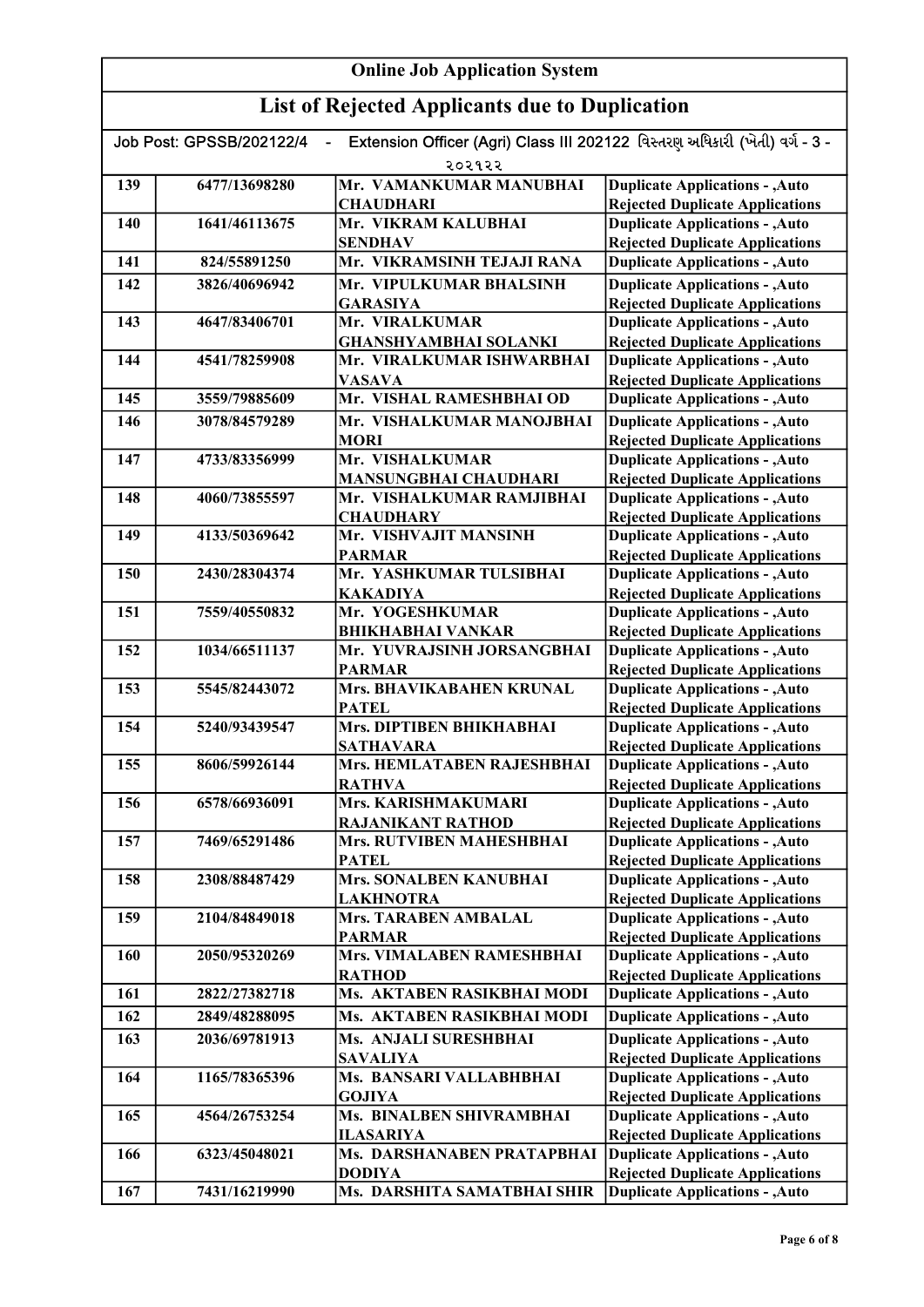| Extension Officer (Agri) Class III 202122 વિસ્તરણ અધિકારી (ખેતી) વર્ગ - 3 -<br>Job Post: GPSSB/202122/4<br>$\blacksquare$<br>૨૦૨૧૨૨ |               |                                          |                                                                                  |
|-------------------------------------------------------------------------------------------------------------------------------------|---------------|------------------------------------------|----------------------------------------------------------------------------------|
| 168                                                                                                                                 | 2465/20432048 | Ms. DAXABEN JETHUSINH                    | <b>Duplicate Applications - , Auto</b>                                           |
|                                                                                                                                     |               | <b>RATHOD</b>                            | <b>Rejected Duplicate Applications</b>                                           |
| 169                                                                                                                                 | 9033/82221877 | Ms. DIPIKABEN JAGUBHAI                   | <b>Duplicate Applications - , Auto</b>                                           |
|                                                                                                                                     |               | <b>BHORSAT</b>                           | <b>Rejected Duplicate Applications</b>                                           |
| 170                                                                                                                                 | 3127/66350189 | Ms. DIPIKABEN RAJESHBHAI                 | <b>Duplicate Applications - , Auto</b>                                           |
|                                                                                                                                     |               | <b>PATEL</b>                             | <b>Rejected Duplicate Applications</b>                                           |
| 171                                                                                                                                 | 4271/48988214 | Ms. DRASHTIBEN BHARATBHAI                | <b>Duplicate Applications - , Auto</b>                                           |
|                                                                                                                                     |               | <b>CHAUDHARI</b>                         | <b>Rejected Duplicate Applications</b>                                           |
| 172                                                                                                                                 | 2861/38469905 | Ms. HETAL AMARSANGBHAI<br><b>CHAUHAN</b> | <b>Duplicate Applications - , Auto</b>                                           |
| 173                                                                                                                                 |               | Ms. HIRALBEN ANILBHAI                    | <b>Rejected Duplicate Applications</b>                                           |
|                                                                                                                                     | 888/81911539  | <b>CHUDASAMA</b>                         | <b>Duplicate Applications - , Auto</b><br><b>Rejected Duplicate Applications</b> |
| 174                                                                                                                                 | 1099/58040242 | Ms. HIRALBEN ANILBHAI                    | <b>Duplicate Applications - , Auto</b>                                           |
|                                                                                                                                     |               | <b>CHUDASAMA</b>                         | <b>Rejected Duplicate Applications</b>                                           |
| 175                                                                                                                                 | 4485/27004115 | Ms. HIRALBEN ANILBHAI                    | <b>Duplicate Applications - , Auto</b>                                           |
|                                                                                                                                     |               | <b>CHUDASAMA</b>                         | <b>Rejected Duplicate Applications</b>                                           |
| 176                                                                                                                                 | 227/88374269  | Ms. JAYSHREEBEN DIPAKBHAI                | <b>Duplicate Applications - , Auto</b>                                           |
|                                                                                                                                     |               | <b>KATHAD</b>                            | <b>Rejected Duplicate Applications</b>                                           |
| 177                                                                                                                                 | 1422/37224754 | Ms. JAYSHREEBEN DIXITBHAI                | <b>Duplicate Applications - , Auto</b>                                           |
|                                                                                                                                     |               | <b>DABHI</b>                             | <b>Rejected Duplicate Applications</b>                                           |
| 178                                                                                                                                 | 4505/94338052 | Ms. JAYSHREEBEN DIXITBHAI                | <b>Duplicate Applications - , Auto</b>                                           |
|                                                                                                                                     |               | <b>DABHI</b>                             | <b>Rejected Duplicate Applications</b>                                           |
| 179                                                                                                                                 | 4984/99437538 | Ms. JIGNA VAJSHIBHAI KARMUR              | <b>Duplicate Applications - , Auto</b>                                           |
| 180                                                                                                                                 | 6823/40038658 | Ms. KAJALBEN MANSINGBHAI                 | <b>Duplicate Applications - , Auto</b>                                           |
|                                                                                                                                     |               | <b>BARAD</b>                             | <b>Rejected Duplicate Applications</b>                                           |
| 181                                                                                                                                 | 3496/86674148 | Ms. KINJALBEN HITENDRABHAI               | <b>Duplicate Applications - , Auto</b>                                           |
|                                                                                                                                     |               | <b>CHAUDHARY</b>                         | <b>Rejected Duplicate Applications</b>                                           |
| 182                                                                                                                                 | 2459/75040060 | Ms. KIRANBEN DEVSHIBHAI                  | <b>Duplicate Applications - , Auto</b>                                           |
|                                                                                                                                     |               | <b>GADHE</b>                             | <b>Rejected Duplicate Applications</b>                                           |
| 183                                                                                                                                 | 9591/53331045 | Ms. KRISHNABEN                           | <b>Duplicate Applications - , Auto</b>                                           |
|                                                                                                                                     |               | GHANSHYAMBHAI ZAPADIYA                   | <b>Rejected Duplicate Applications</b>                                           |
| 184                                                                                                                                 | 1596/86807287 | Ms. MAMTABEN KANTILAL                    | <b>Duplicate Applications - , Auto</b>                                           |
|                                                                                                                                     |               | <b>VASAVA</b>                            | <b>Rejected Duplicate Applications</b>                                           |
| 185                                                                                                                                 | 1857/66907460 | Ms. MAMTABEN KANTILAL                    | <b>Duplicate Applications - , Auto</b>                                           |
| 186                                                                                                                                 |               | <b>VASAVA</b><br>Ms. MANISHABEN KALABHAI | <b>Rejected Duplicate Applications</b><br><b>Duplicate Applications - , Auto</b> |
|                                                                                                                                     | 5520/30197791 | <b>MALAM</b>                             | <b>Rejected Duplicate Applications</b>                                           |
| 187                                                                                                                                 | 6254/93890123 | Ms. MANSHIBEN JAYANTIBHAI                | <b>Duplicate Applications - , Auto</b>                                           |
|                                                                                                                                     |               | <b>PARMAR</b>                            | <b>Rejected Duplicate Applications</b>                                           |
| 188                                                                                                                                 | 4112/22096494 | Ms. MANSIBEN RAJESHKUMAR                 | <b>Duplicate Applications - , Auto</b>                                           |
|                                                                                                                                     |               | <b>FALDU</b>                             | <b>Rejected Duplicate Applications</b>                                           |
| 189                                                                                                                                 | 1979/32064179 | Ms. MINAL DEVABHAI RAVALIYA              | <b>Duplicate Applications - , Auto</b>                                           |
| 190                                                                                                                                 | 5924/99123671 | Ms. NILPAKUMARI YOGESHBHAI               | <b>Duplicate Applications - , Auto</b>                                           |
|                                                                                                                                     |               | <b>PATEL</b>                             | <b>Rejected Duplicate Applications</b>                                           |
| 191                                                                                                                                 | 4189/35173735 | Ms. PARULBEN MUKESHKUMAR                 | <b>Duplicate Applications - , Auto</b>                                           |
|                                                                                                                                     |               | <b>PATEL</b>                             | <b>Rejected Duplicate Applications</b>                                           |
| 192                                                                                                                                 | 6494/69434088 | Ms. PARULBEN MUKESHKUMAR                 | <b>Duplicate Applications - , Auto</b>                                           |
|                                                                                                                                     |               | <b>PATEL</b>                             | <b>Rejected Duplicate Applications</b>                                           |
| 193                                                                                                                                 | 6499/61829439 | Ms. PARULBEN MUKESHKUMAR                 | <b>Duplicate Applications - , Auto</b>                                           |
|                                                                                                                                     |               | <b>PATEL</b>                             | <b>Rejected Duplicate Applications</b>                                           |
| 194                                                                                                                                 | 930/25851333  | Ms. PAYAL VIJAYBHAI DHRANA               | <b>Duplicate Applications - , Auto</b>                                           |
| 195                                                                                                                                 | 4107/18529090 | Ms. PRIYANKABEN                          | <b>Duplicate Applications - , Auto</b>                                           |
|                                                                                                                                     |               | PRAKASHBHAI PARMAR                       | <b>Rejected Duplicate Applications</b>                                           |